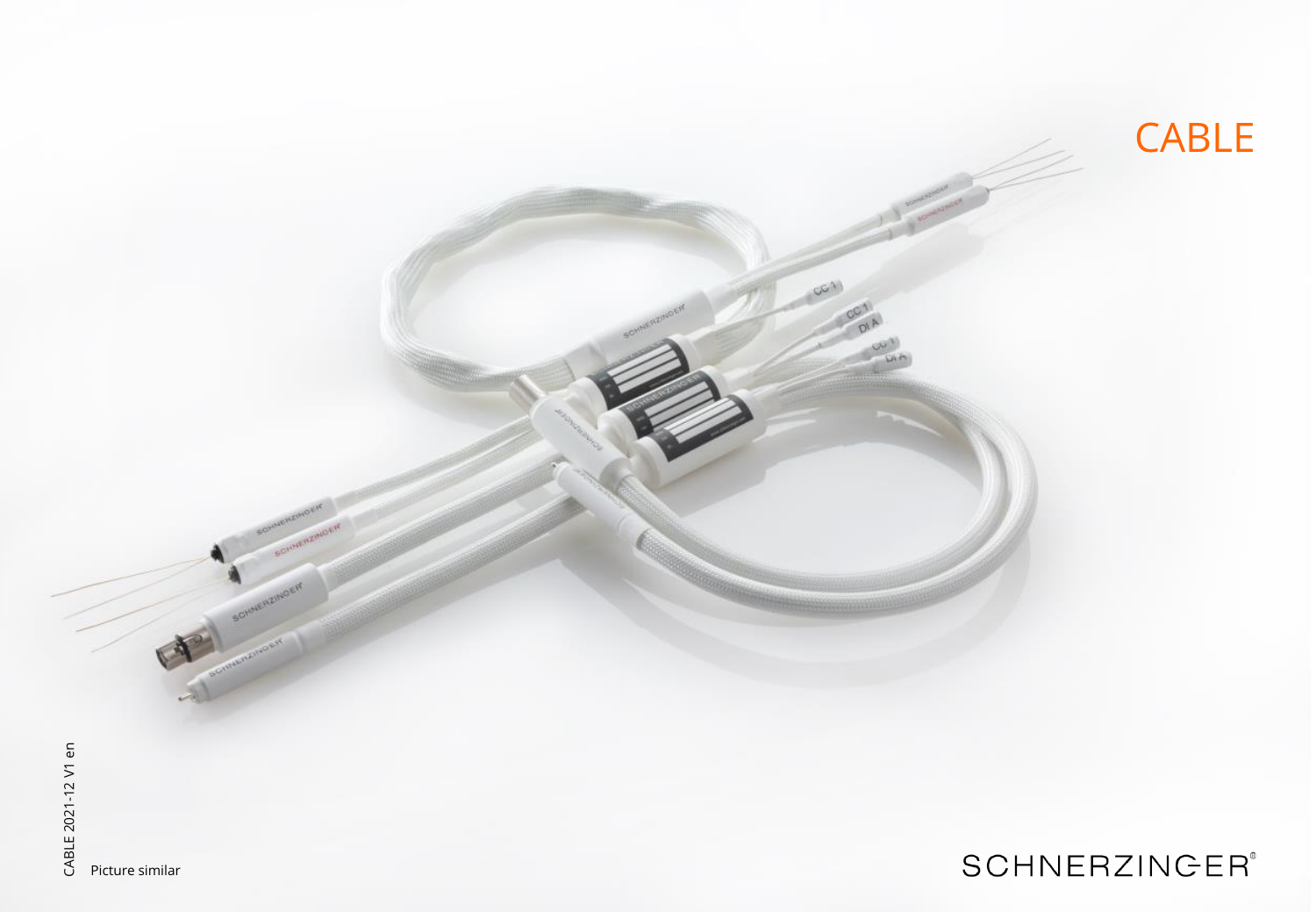Dear customer,

Thank you for your purchase of a SCHNERZINGER product.

Please take the time to precisely read the information in this guide. You will find important instructions to use your product and hints for the optimal integration into your HiFi system.

This guide facilitates your use of the product, promotes understanding its functional characteristics and helps you to obtain the full efficiency of the product.

We hope you enjoy your new SCHNERZINGER product.

Please clean the product with a nonscratching dry duster only. Avoid using cleaning agents.

In case of malfunctions contact your SCHNERZINGER dealer. Please do not attempt to service the device yourself or to open it, in that case you will lose your entitlement for our manufacturer warranty.

In the case of damages at the power plug or power cable please initiate an exchange at SCHNERZINGER via your dealer.

#### **Contents**

Connecting SCHNERZINGER CABLE CABLE ports\* CABLE HARMONY PLUG\*\* BIDIRECTIONAL CABLE PROTECTION\* SIGNAL PROTECTOR RESOLUTION\*\*\* PHONO CABLE Phase assignment of the POWER CORDS

Not for ESSENTIAL LINE \*\* Only for TS LINE

\*\*\* Only for RESOLUTION LINE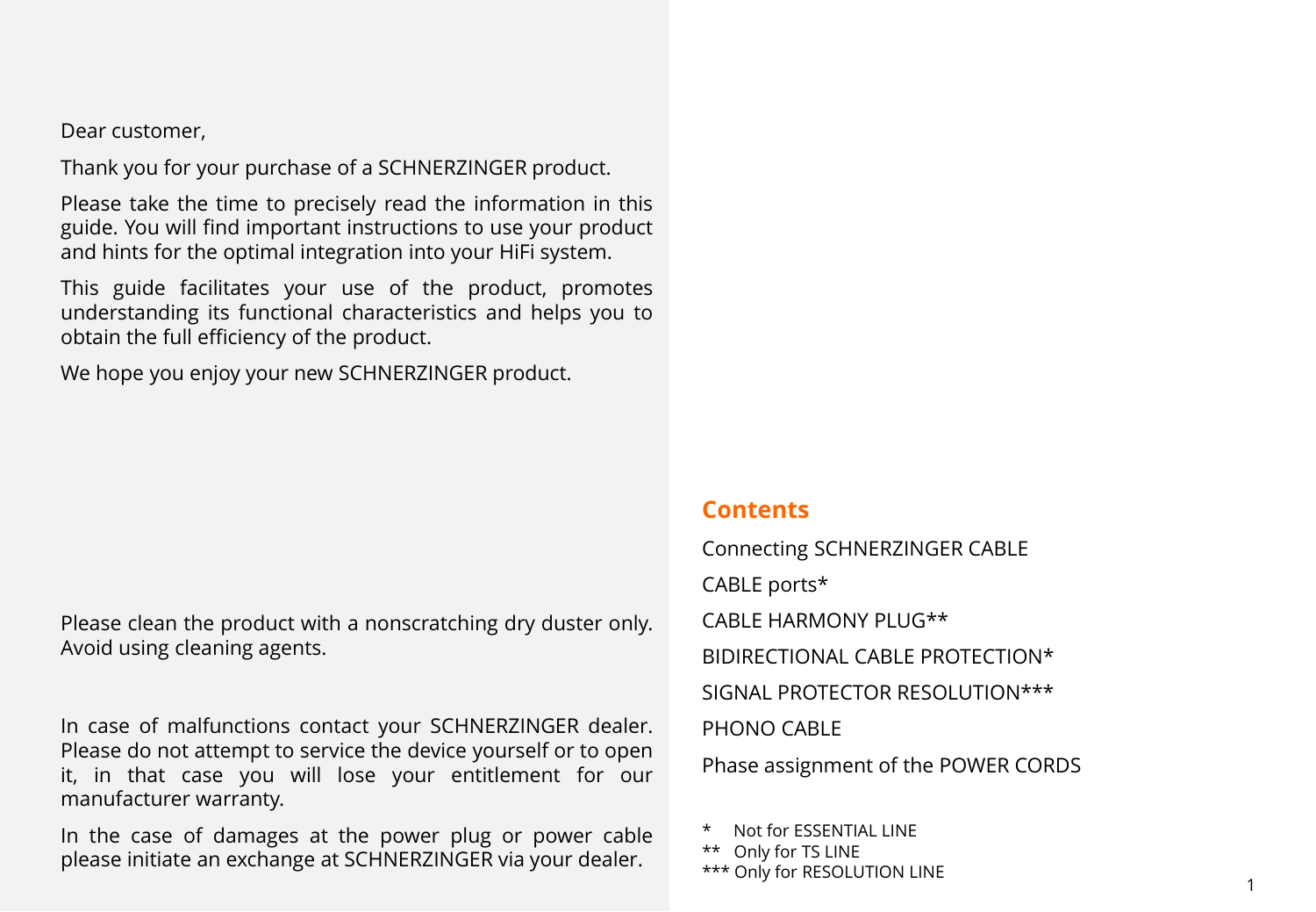### **Connecting SCHNERZINGER CABLE**

To avoid the risk of damage, the particular HiFi components should be switched off during installation of the cables.

Thanks to **ATOMIC BONDING-**formatted conductor material all SCHNERZINGER cables transmit even the highest current pulse peaks at full speed. In addition, each SCHNERZINGER cable forms a **bidirectional barrier** when used in conjunction with a **CABLE PROTECTOR**:

- external interfering fields radiating from the power grid or the cables are blocked
- internal electrical interfering fields caused by the HiFi devices themselves are not transferred to other HiFi devices but dissipated outwards.

Each SCHNERZINGER product can be used on its own. But using SCHNERZINGER products throughout will result in a closed system in which the bidirectional effect remains uninterrupted.



The logo **SCHNERZINGER** is written in the **direction of signal flow** and conductor formatting on the cables. Please connect the cables accordingly.

With **stereo** cables the logo is written in red on the right cable (right channel) and in black on the left cable (left channel). At RCA cables the color of the ground connection is red for the right cable and white for the left cable.

With **speaker** cables the end with the SCHNERZINGER logo written in red will be connected to the positive pole (red terminal) resp. the end with the SCHNERZINGER logo written in black to the negative pole (black terminal).

The related cable end pairs are respectively marked with small shrink tubing (black and white). These are either used separately for bi-wiring or merged at the terminal to enlarge the connecting surface area.



For break-in SCHNERZINGER cables should play normal music, special burn in – CDs offer no advantage. Minimum break-in time 50 hours, further improvements may be achieved well after 100 – 200 hours.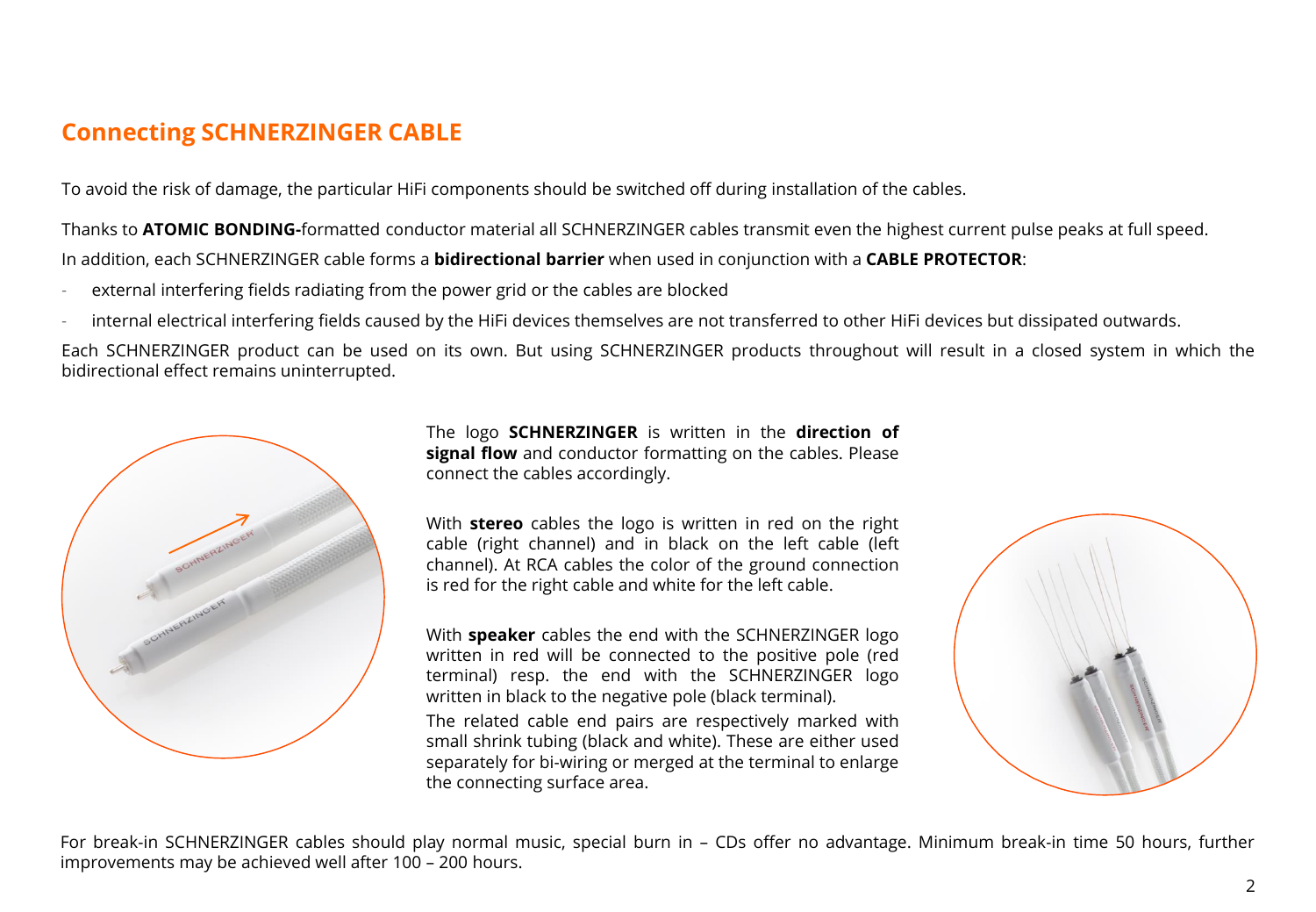#### **CABLE ports**

SCHNERZINGER cables offer additional ports – located at the front end of the cable (in the direction of signal flow):

CC1: port for **CABLE PROTECTOR** and/or **CABLE HARMONY PLUG**

DIA: diagnose port, port for **SIGNAL PROTECTOR RESOLUTION** (only for interconnects and digital cables)

The accessories should be used step by step, starting with the major SCHNERZINGER source cable and further on in the direction of signal flow.





#### **CABLE HARMONY PLUG**

Since October 2018 the TS-series offers the plug-in module **CABLE HARMONY PLUG** (except for DIGITAL and PHONO cables).

It is part of the standard delivery of the cable. Thus listening preferences may be considered. **The taste of the listener decides about the use.**

Earlier cable generations may be retrofitted. Please ask your SCHNERZINGER dealer.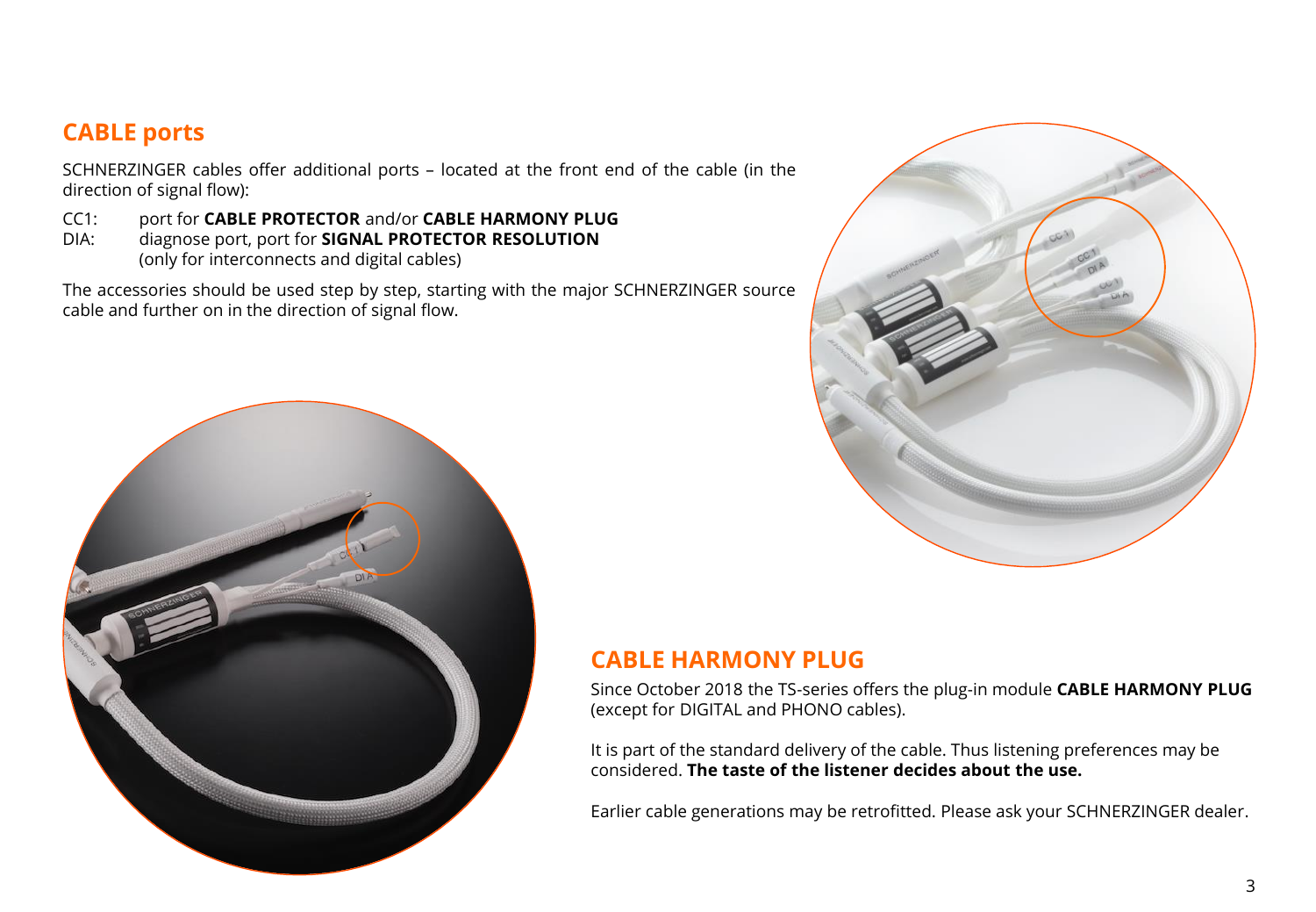#### **BIDIRECTIONAL CABLE PROTECTION**

The **CABLE PROTECTOR** is an amplifier of the SCHNERZINGER BIDIRECTIONAL technology, which protects the signal conductor from electrical interference and in addition prevents the transmission of interfering fields between the devices.

Its use makes sense with massive electrical interfering fields.

If the CABLE PROTECTOR and the optional CABLE HARMONY PLUG are used in the TS series, the CABLE PROTECTOR is connected to CC1 and the CABLE HARMONY PLUG to the CABLE PROTECTOR.

A CABLE PROTECTOR stereo-set is designed for a RCA, XLR or SPEAKER cable pair. In any case both channels have to be used, the left channel as well as the right channel.



A single unit of a CABLE PROTECTOR stereo-set may in no case be used as a CABLE PROTECTOR mono e. g. for a POWER CORD or a DIGITAL CABLE. This may result in overload damages.

# **SIGNAL PROTECTOR RESOLUTION CABLE PROTECTOR**

#### **SIGNAL PROTECTOR RESOLUTION**

Exclusively for the RESOLUTION LINE, SCHNERZINGER offers the optional **SIGNAL PROTECTOR RESOLUTION** for connection via DIA, an effective power amplifier for the effect of draining the inner interfering fields that have penetrated the signal path to the outside.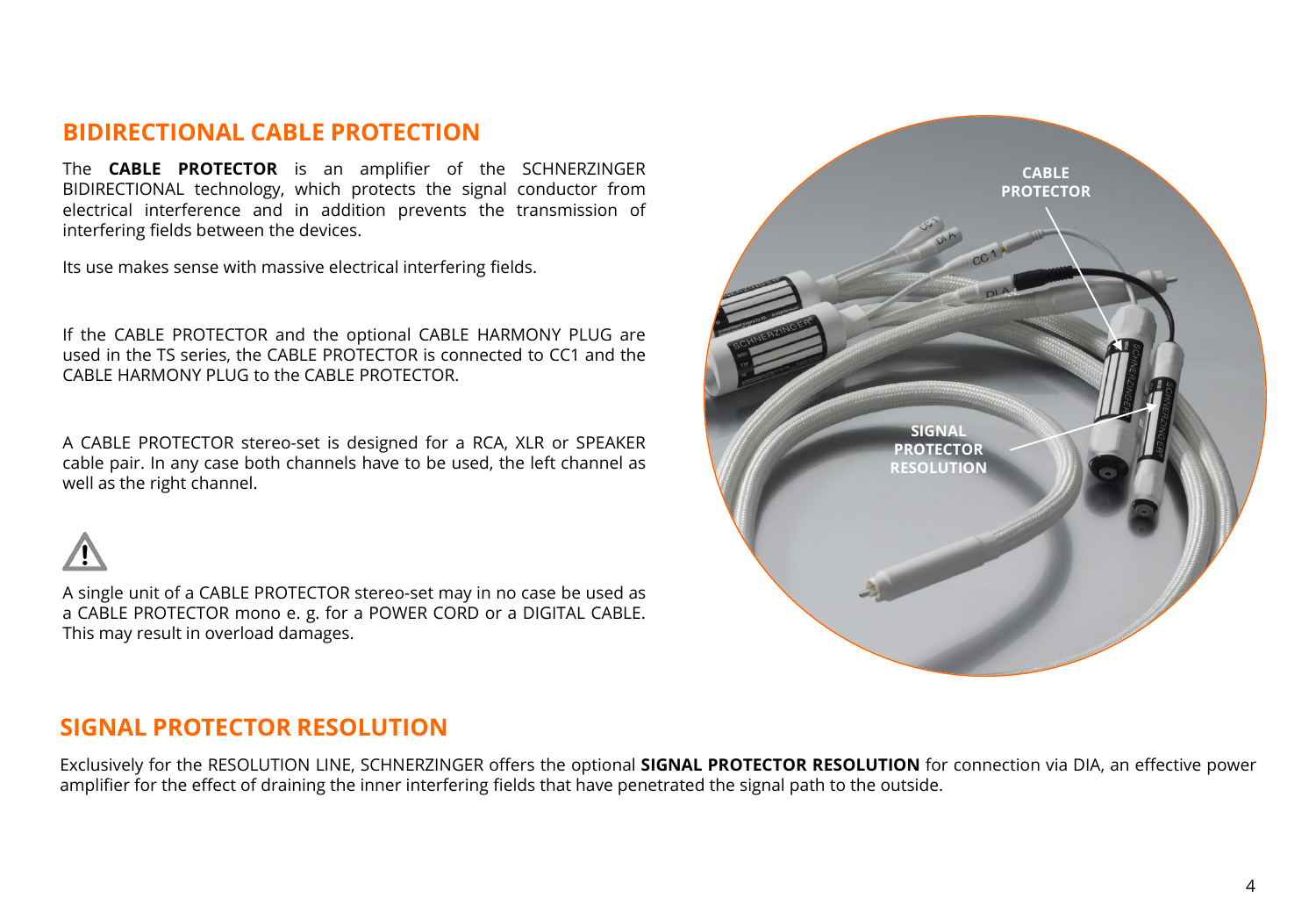#### **PHONO CABLE**

Due to the low signal currents, PHONO cables are particularly sensitive to interference and the degree of shielding. Insufficient shielding protects the signal too little, which is noticeable in a humming noise, while too strong shielding causes sonic drawbacks.

Therefore SCHNERZINGER PHONO cables offer an adaptable shield.

For this purpose there are 1-3 strands on the transmitter side (source) and on the receiver side, depending on the model, which are marked with the numbers 1 to 3. The procedure for the sound-optimized adaptation of the shielding takes place step by step. Once the desired result is achieved, the appropriate configuration is retained. In particular, the hum behavior is observed.

- 1. Connection of strand 1 on the receiver side to the ground of the preamplifier.
- 2. Additional connection of strand 2 on the receiver side (if available).
- 3. Additional connection of strand 2 on the receiver side (if available).
- 4. If none of the options 1-3 achieve the desired result, disconnect all strands and only connect strand 3 on the receiver side (if available).
- 5. Additional connection of strand 2 on the receiver side (if available).
- 6. Additional connection of strand 1 on the receiver side.
- 7. If none of the options 1-6 achieve the desired result, disconnect all the strands and then connect both strand 1 on the transmitter side to the ground of the turntable and strand 1 on the receiver side to the ground of the preamplifier.
- 8. In addition, connect strand 2 on the transmitter side to the ground of the turntable and strand 2 on the receiver side to the ground of the preamplifier (if available).
- 9. In addition, connect strand 3 on the transmitter side to the ground of the turntable and strand 3 on the receiver side to the ground of the preamplifier (if available).